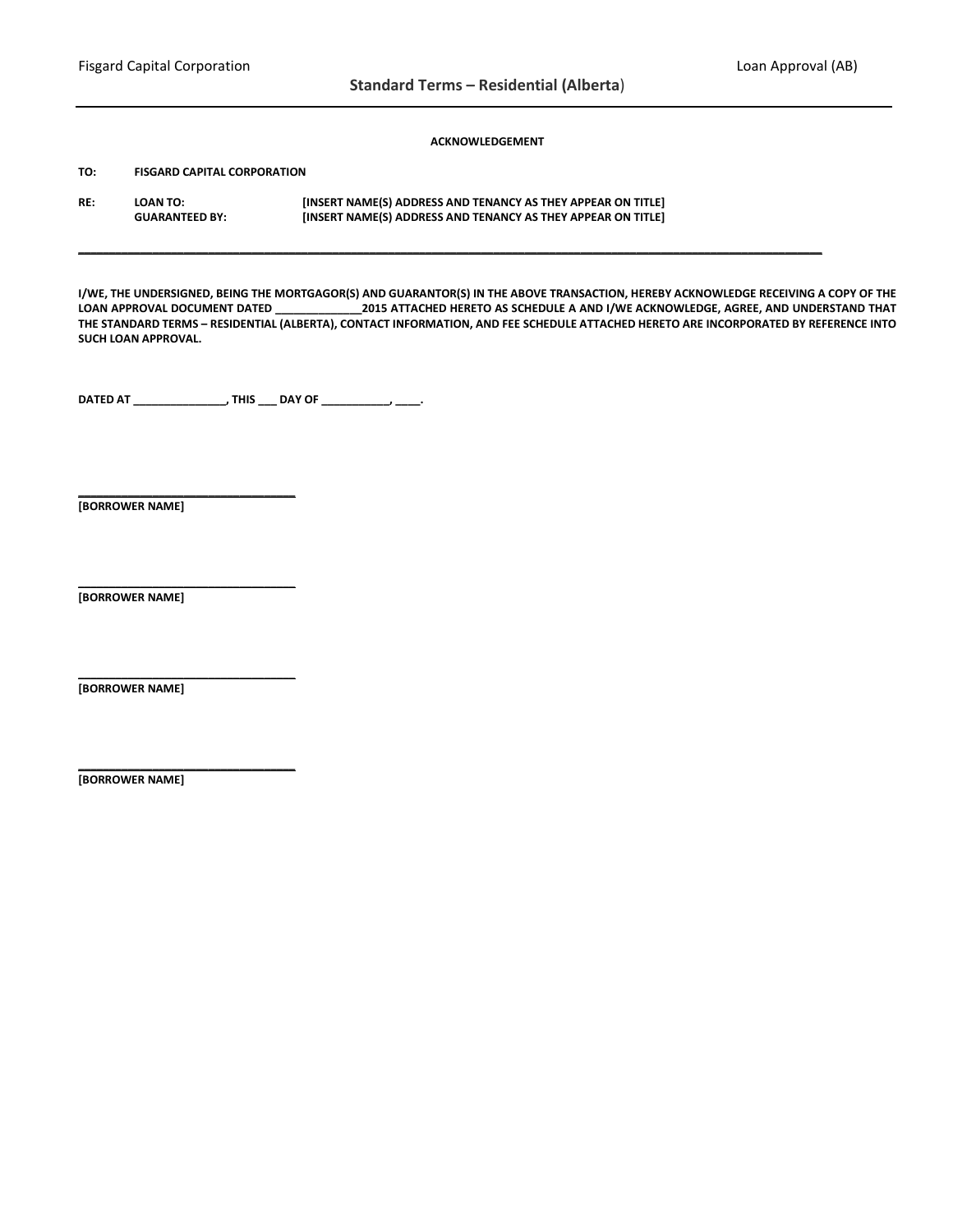**DEFINITIONS:** Each of the capitalized terms used shall have the meanings set out in the Loan Approval, the Fee Schedule and these Standard Terms:

- (a) "**Account**" means a deposit account held in the name of the Borrower at a bank, credit union, trust company or treasury branch in Alberta.
- (b) "**Fisgard**" means Fisgard Capital Corporation or its manager, Fisgard Asset Management Corporation or any other affiliated entity, as the context so requires.
- (c) "**IAD Date**" means the interest adjustment date.
- (d) "**IAD Payment**" means interest calculated against the Loan between the Funding Date and the IAD Date.
- (e) "**Lands**" means all real property described in the Loan Approval;
- (f) "**Legal Fees**" means all legal fees and disbursements incurred in the preparation, execution, registration, perfection, and enforcement of the Security.
- (g) "**Loan**" means the funds advanced to the Borrower in accordance with the Commitment Letter.
- (h) "**Commitment Letter**" means the Loan Approval containing the terms and conditions of the Loan, together with the Standard Terms – Residential (Alberta) and the Fee Schedule, as each of the same may be amended, renewed, or extended from time to time in writing.
- (i) "**Term**" means the number of years or months from the Funding Date to the Maturity Date, as the same may be amended, renewed or extended from time to time.

**COMMITMENT LETTER:** The parties agree that the terms and conditions of the Commitment Letter shall survive the advance of the Loan and continue to be in full force and effect after the Funding Date. In the event there is a conflict between the terms of the Commitment Letter and the Security, then the Lender, at its discretion, shall determine which document shall prevail.

**CREDIT REPORTS:** The Borrower(s) and Guarantor(s) agree to allow Fisgard to obtain a credit report from Equifax Canada prior to the Funding Date and at any time during the Term.

**MORE THAN ONE BORROWER:** If there is more than one Borrower, the Loan shall be a joint and several obligation, notwithstanding that the Account may be in the name of only one Borrower, and Fisgard may (in its sole and unfettered discretion) accept instructions from any one Borrower, acting alone.

**FUNDING:** In the event that the full principal sum shall for any reason not be advanced before the Funding Date, then Fisgard may unilaterally amend the Funding Date, the IAD Date, the First Payment Date, and the Maturity Date, each by up to 30 days. If the Loan is not processed within 30 days of the Funding Date, then Fisgard may, in its sole and unfettered discretion, terminate the Commitment Letter.

**DIRECTION:** The Lender Fee, the Application Fee, Legal Fees, and all amounts payable on the IAD Date shall be deducted from the Loan on the Funding Date.

**INTEREST:** Interest shall begin to accrue from the Funding Date, and shall be charged on the unpaid portion of the Loan at the Interest Rate, calculated daily and compounded periodically, not in advance. Interest is payable monthly until the date on which the Loan is repaid in full. Any portion of the Loan or interest on the Loan which is not paid when due (whether at stated maturity, by acceleration or otherwise) will (a) bear interest (both before and after default and judgment) from the date on which such amount is due until such amount is paid in full at the Interest Rate and will (b) be payable on demand. The Borrower agrees that the interest rate contained in any mortgage security may be greater than the Interest Rate, and the Borrower consents to the registration of such increased interest rate in order to accommodate renewal

or extension of the Loan without requiring registration of a new mortgage. All computation of interest will be made on the basis of a 365-day year and the actual number of days (including the first day but excluding the last day) occurring in the period for which such interest is payable.

**REPAYMENT:** Unless an "interest only" payment option is specifically authorized herein, the Borrower will repay the Loan together with interest accrued thereon in consecutive monthly blended installments of principal and interest in the Payment Amount on the payment date set out herein commencing on the First Payment Date and continuing on the same day of each successive month with final payment on the Maturity Date. The balance of the Loan, if any, together with all other amounts owing by the Borrower to Fisgard, if any, will be due and payable on the Maturity Date, unless the Loan is renewed by Fisgard in writing. All payments will be made at Fisgard's head office at 3378 Douglas Street, Victoria, BC V8Z 3L3 or at any other place in Canada as Fisgard may direct in writing to the Borrower's address as stated on the Loan Approval. Payments received after 1:30 p.m. MST will be deemed to be received on the next business day.

**DIRECT DEBIT:** Borrower agrees to maintain the Account at all times throughout the Term, and to provide Fisgard with sufficient particulars and authority to debit all amounts due hereunder from the Account.

**ADDITIONAL FEES:** The Borrower will promptly pay to Fisgard all applicable fees set out in the Fee Schedule, failing which, they will be added to the Loan and will be subject to the interest provisions set out in the Commitment Letter.

**APPLICATION OF PAYMENTS:** Payments will be applied first to amounts due pursuant to the Fee Schedule, second to any other amounts payable pursuant to the Commitment Letter, then to interest, and finally to principal.

**PREPAYMENT:** Unless otherwise noted herein, the Borrower, when not in default hereunder, shall be entitled to repay the Loan in whole or in part upon receipt of a lump sum payment equal to three (3) months interest on the outstanding balance of the Loan on the date of payout, but no such repayment which is less than the full balance of principal, interest and other fees and charges owing shall be considered prepayment of the next or any other scheduled installment.

**SECURITY: The Security secures all renewals, extensions and increases of the Loan. The Security is collateral security for repayment of the Loan. In the event that the Loan is not repaid in full on the Maturity Date, Borrower acknowledges personal liability for any deficiency to the fullest extent permitted by Alberta law.**

**LEGAL:** All documents shall be prepared by the Lender's solicitor and paid for by the Borrower.

**OTHER FINANCING:** Other secured financing, whether subsequent or junior to the Loan or otherwise is not permitted without Fisgard's prior written consent, which consent may be arbitrarily withheld.

**TAXES/CONDOMINIUM FEES:** The Borrower shall pay all outstanding property taxes and condominium fees with respect to the Lands on the Funding Date throughout the Term.

**INSURANCE:** Borrower shall keep all improvements to the property and all personal property insured for physical damages and losses on an "All-Risks" basis, including equipment breakdown (or boiler & machinery) where applicable, for their full replacement value and cause all such insurance policies to name Fisgard as loss payee as its interests may appear. The policies shall also name Fisgard as mortgagee and include a standard mortgage clause in respect of lands over which Fisgard holds a mortgage. If the Lands are not improved (land-only) the Borrower must obtain \$2,000,000 in liability coverage.

For Lands that are strata titled (condominiums, townhomes, duplex properties) (other than bare land strata), the Borrower will ensure that Fisgard is provided with proof of adequate strata corporation insurance coverage showing full replacement value and all risks coverage for the strata corporation's property with minimum \$2 million liability coverage as mandated for strata corporations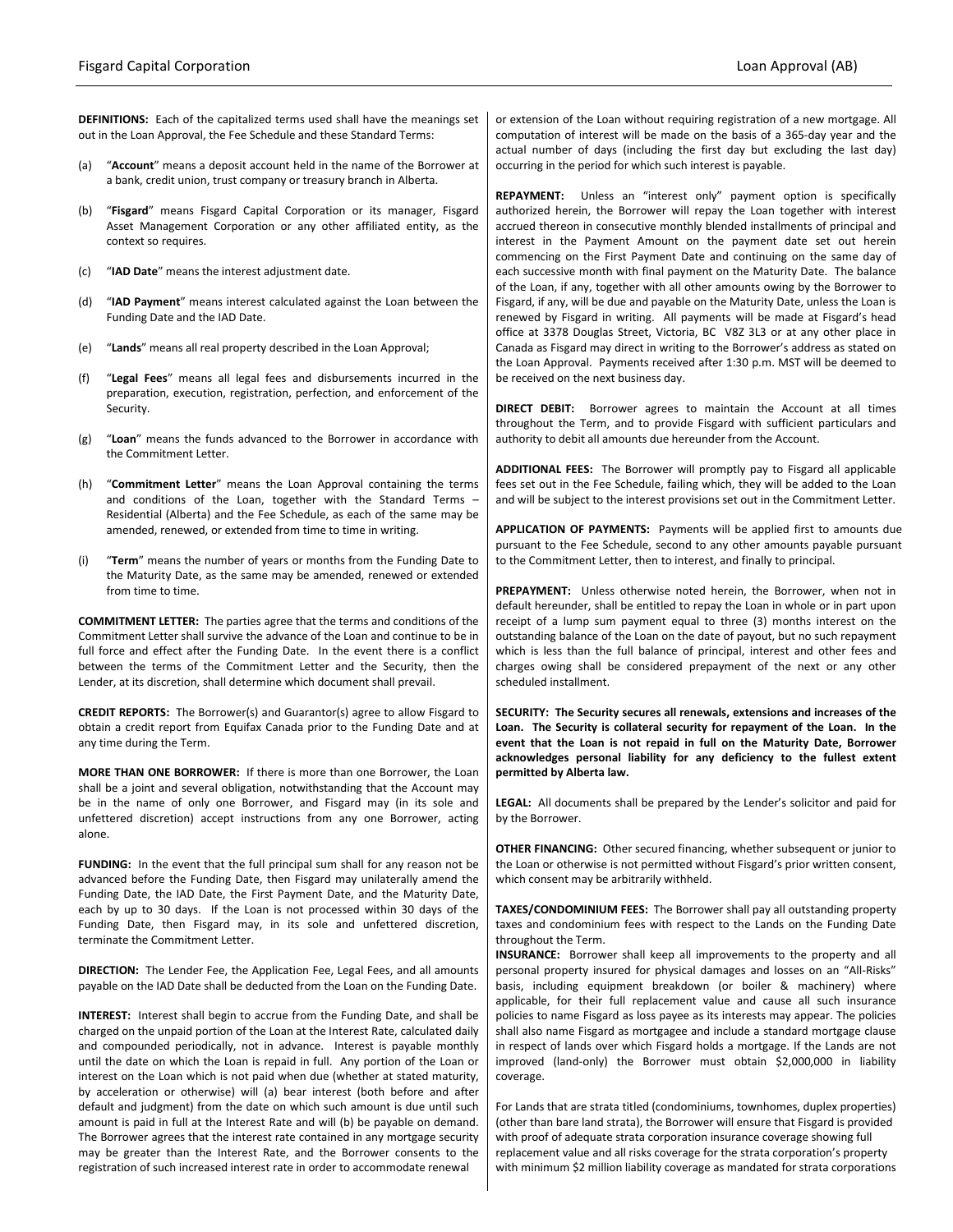by the Strata Property Act and Strata Property Regulations.

In addition, the Borrower will obtain and maintain strata owner insurance with coverage for all risks and liability as permitted by Section 161 of the Strata Property Act. If any replacements or alterations have been made to the original fixtures forming part of the improvements on the Lands, such insurance must provide coverage for loss or damage to the replacement or altered fixtures where such coverage is not covered by the strata corporation's policy. Fisgard, at its sole discretion, may require a Borrower to obtain coverage to address deficiencies in the coverage placed by the strata corporation including satisfactory coverage for deductibles applicable to the strata corporation's insurance coverage but at no time does Fisgard accept any responsibility to the Borrower or any third party in connection with the insurance on the Lands or in relation to any

improvements on the Lands.

The Borrower must ensure that at all times during the term of the Loan that the policies maintain a loss payable in favour of Fisgard and contain the Insurance Bureau of Canada Standard Mortgage Clause.

For Lands that are bare land strata, Fisgard may require the Borrower to provide, in addition to insurance on any improvements on the Lands in accordance with the terms of this Commitment, adequate liability insurance on the common property and coverage for any and all improvements situate on the common property.

**LIFE INSURANCE: Fisgard Capital Corporation does not offer life insurance with respect to the Loan or the Collateral Mortgage. The Borrower is advised to obtain life insurance independently.**

**ASSUMPTION/PORTABILITY:** The Loan and the Security is not assumable or portable.

**CONDOMINIUM OR STRATA TITLE**: If the Lands are part of a condominium or strata title, additional documentation relating to the Condominium Corporation or the Lands may be required, and any such required information must be reviewed and approved by Fisgard as a Pre-Funding Condition. The Borrower will provide an irrevocable authorization in favour of Fisgard to exercise all rights and to vote at any meeting of the condominium or strata corporation.

**REPRESENTATIONS:** Borrower and Guarantor warrant that all representations made and all information submitted directly to Fisgard or via a broker in connection with the loan application is true and accurate.

**SOURCE OF THE LOAN:** The Borrower and Guarantor acknowledge that all or part of the funding of this Loan may be provided by Fisgard Capital Corporation, funds managed or administered by the Fisgard Asset Management Corporation or by its principals or employees.

**EVENTS OF DEFAULT:** An "Event of Default" within the meaning of the Commitment Letter will have occurred and be continuing if:

- (a) The Borrower fails to make timely payment of an installment of principal, interest or any other amount due and payable hereunder;
- (b) The Borrower breaches any term, condition or covenant contained in the Commitment Letter or the Security;
- (c) There is any material adverse change or misrepresentation of fact in the personal or financial information of the Borrower or Guarantor;
- (d) The Borrower makes a general assignment, proposal or compromise for the benefit of creditors; or any proceeding, filing or action is commenced by or against him, her or it to adjudicate the Borrower bankrupt or insolvent; or an order be given by any court or tribunal appointing a receiver, trustee, liquidator or sequestrator to the Borrower or his, her or its property.

**RIGHTS ON DEFAULT:** On the happening of an Event of Default, Fisgard may, at its option:

- (a) Require the unpaid balance of the Loan together with all interest accrued thereon and any other amounts then due and owing under the Commitment Letter to become immediately due and payable without notice or demand of any kind, such notice and demand being hereby expressly waived by the Borrower; and
- (b) Enforce the Security in any order that it chooses.

The Borrower agrees to pay all costs, including legal fees and disbursements on a solicitor and own client full indemnity basis incurred by Fisgard in protecting the Lands or enforcing the Commitment Letter or the Security. The rights in this section are in addition, without prejudice and supplemental, to any other rights which Fisgard may have at law or in equity.

**FURTHER ASSURANCES**: The Borrower and Guarantor will execute and deliver all such further documents, provide such further personal or financial information, and perform all such acts as may be reasonably necessary to give full effect to the intent and meaning of the Commitment Letter.

#### **MISCELLANEOUS:**

- (a) The Commitment Letter shall be governed and construed in accordance with the laws of the Province of Alberta and the parties agree to submit to the exclusive jurisdiction of the Courts of Alberta.
- (b) The Commitment Letter will enure to the benefit of and be binding upon the parties hereto and their respective successors and permitted assigns.
- (c) Time is of the essence in the performance of each obligation under the Commitment Letter.
- (d) If any provision or part of a provision of the Commitment Letter is determined to be unenforceable, the same is to be severed, and such determination will not affect or impair the validity of any other part of the Commitment Letter.
- (e) Any waiver by Fisgard of any default by the Borrower will not extend to or be taken in any manner whatsoever to affect any subsequent default by the Borrower or the rights resulting from it. Fisgard may waive any Pre-Funding Condition but waiver will not prejudice any subsequent enforcement of the condition.
- (f) The Borrower may not assign the Commitment Letter or the Security, any interest in or benefits under it. Fisgard may sell or assign all or part of the Loan or the Security to another party at any time without notice to the Borrower or Guarantor.
- (g) As used in the Commitment Letter, each gender will include all genders, and the singular will include the plural and the plural will include the singular as the context will require.
- (h) All amounts referenced herein are in lawful money of Canada.
- (i) The Commitment Letter may be signed and delivered by fax or by electronic mail in Portable Document Format (PDF) and in counterparts with the same effect as if all parties had executed the same document.
- (j) Any notice permitted or required hereunder shall be sent by regular mail to the Borrower's last known address, and shall be effectively given three business days after posting.

The Commitment Letter is the entire agreement between the parties and supersedes any prior agreement made between them. The Commitment Letter may only be amended in writing.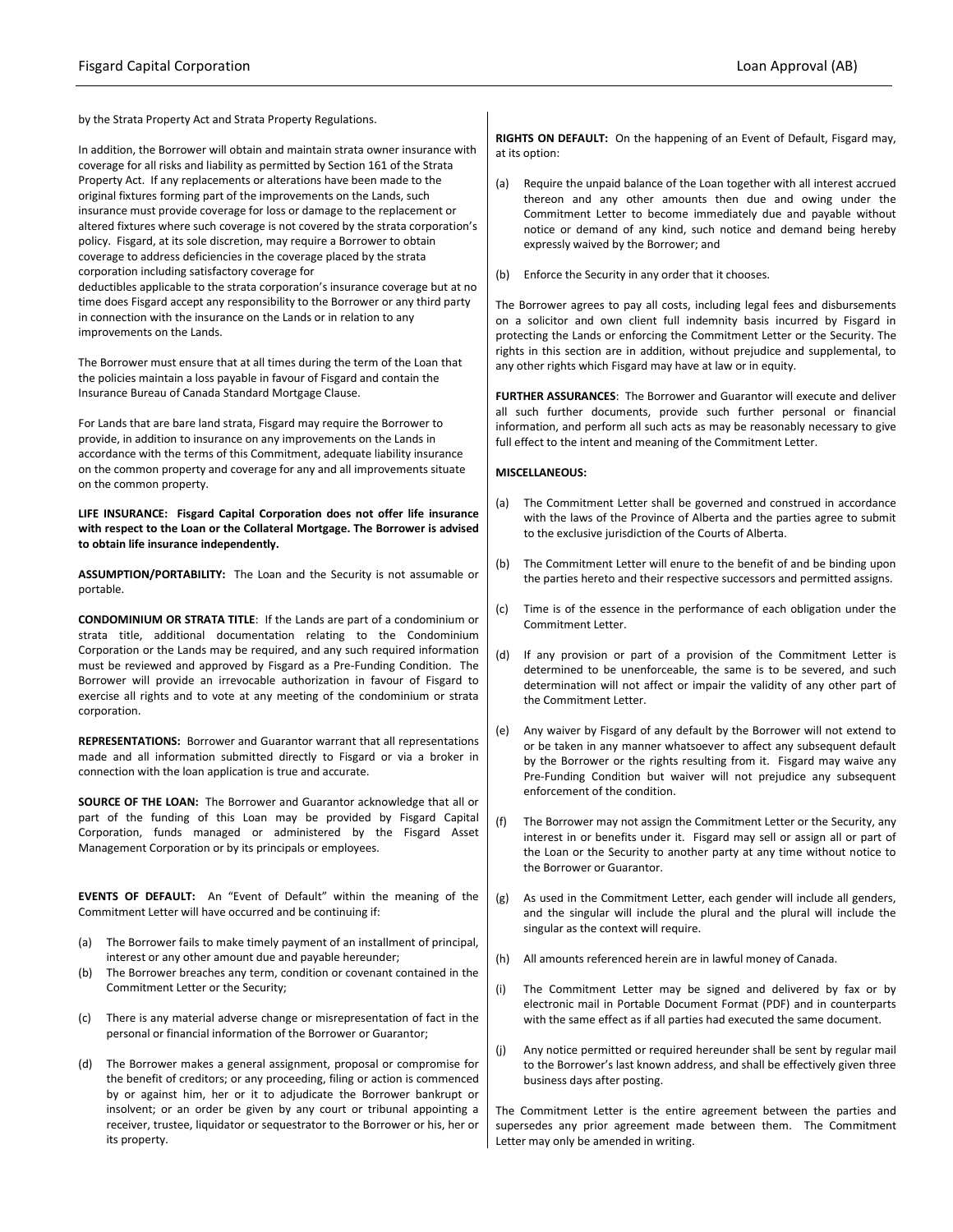PARTIAL DISCHARGES: The Lender may agree to discharge its security upon an individual property charged by the Lender's Security upon receipt of either:

- 1. 100% of the net sales proceeds (defined as sale price, less reasonable real estate commissions plus GST, legal costs associated directly with the sales conveyance, property tax adjustments and any other reasonable adjustments (water, strata fees, etc.) for the sale of similar property), and;
- 2. The Lender receives (notwithstanding the above) not less than 90% of the appraised value of the property. The appraised value will be based on the appraisal received by the Lender for the purposes of approving the Loan Application;
- 3. Pre-payment charges, if any, will apply to any partial payment on the loan due to sale of a property within the Security, transfer of property within the security resulting in a partial payment or any refinance of a property within the Security resulting in a pre-payment on the Loan (only applies if loan is closed).

**The Lender will be under no obligation to discharge its security if the request to discharge does not meet the above conditions.**

Borrower Initials Borrower Initials

\_\_\_\_\_\_\_\_\_\_\_\_\_\_\_ \_\_\_\_\_\_\_\_\_\_\_\_\_\_

*RENEWAL: There is no automatic right to renew this Loan. Prior to the Maturity Date, Fisgard may send a Renewal Offer. If the balance of the Loan, interest and all other amounts due are not paid in full on the Maturity Date, and if Fisgard has sent a Renewal Offer, then the Loan shall be renewed based on the terms contained in the Renewal Offer, and the terms of this Loan Approval, as amended by the Renewal Offer, shall continue in full force and effect and will be binding upon the Borrower and the Guarantor without further notice to any of them. Upon renewal, the Interest Rate may increase.*

> \_\_\_\_\_\_\_\_\_\_\_\_\_\_\_ \_\_\_\_\_\_\_\_\_\_\_\_\_\_ Borrower Initials Borrower Initials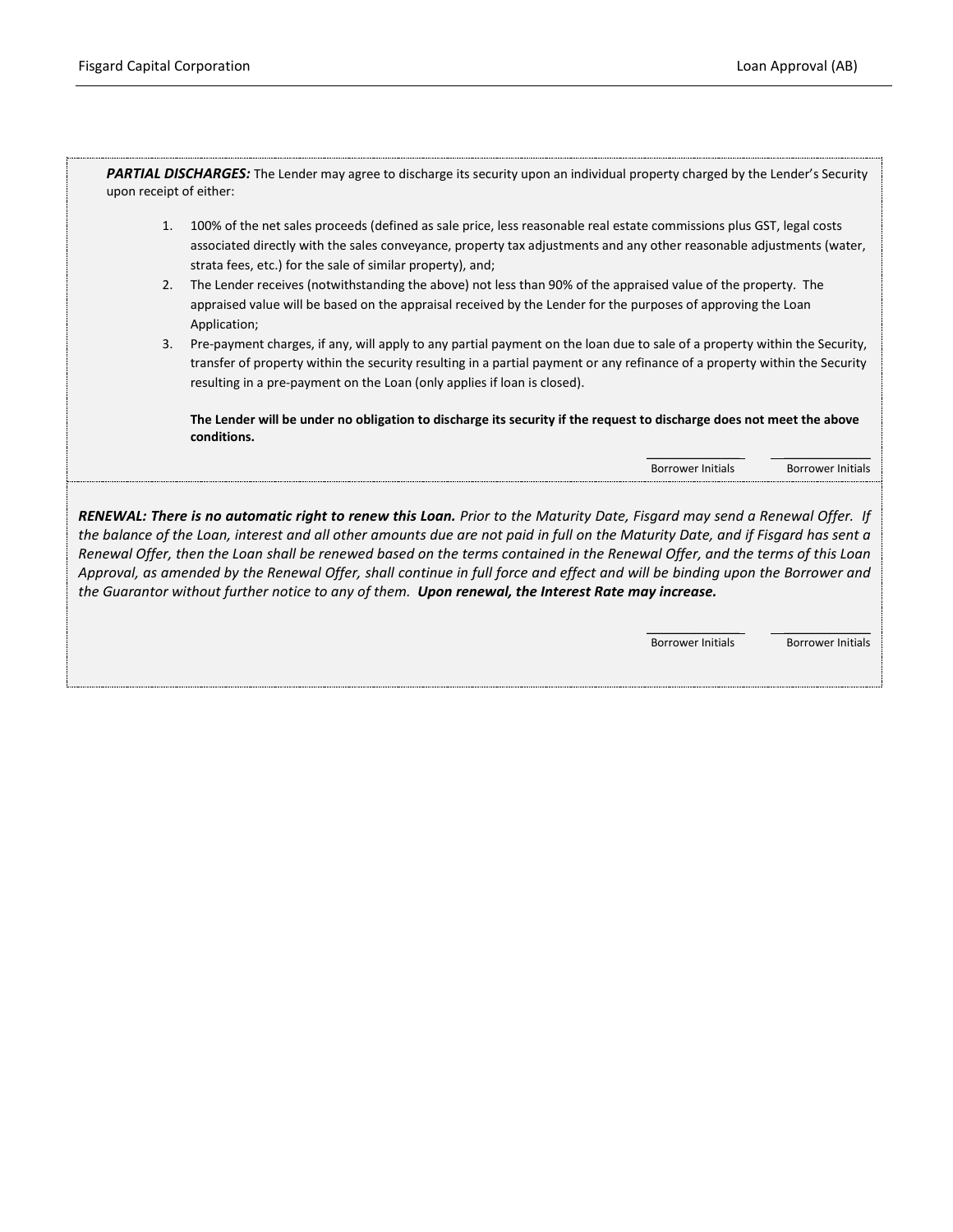# **File – FCC**

## **Loan Amount - \$ IDENTIFICATION VERIFICATION**

| Full Name:                                                                                                              |                                |                                                                                                                                         |                                             |             |  |
|-------------------------------------------------------------------------------------------------------------------------|--------------------------------|-----------------------------------------------------------------------------------------------------------------------------------------|---------------------------------------------|-------------|--|
| Date of Birth:                                                                                                          |                                | S.I.N.:                                                                                                                                 |                                             |             |  |
| Occupation:                                                                                                             |                                |                                                                                                                                         |                                             |             |  |
| <b>Current Address:</b>                                                                                                 | Street                         | City                                                                                                                                    | Province                                    | Postal Code |  |
| <b>Mailing Address:</b><br>(If different from above): Street                                                            |                                | City                                                                                                                                    | Province                                    | Postal Code |  |
| Telephone / EMail                                                                                                       |                                | Home Work Cell Cell                                                                                                                     |                                             |             |  |
|                                                                                                                         |                                |                                                                                                                                         |                                             |             |  |
| Identification #1: $\boxtimes$ Driver's Licence<br>If the above named individual does not have a driver's licence then: |                                |                                                                                                                                         |                                             |             |  |
|                                                                                                                         | <b>Alberta ID</b>              | Passport       Citizenship Card<br>Government Issued Photo ID (please describe) ___________________________________                     |                                             |             |  |
|                                                                                                                         |                                |                                                                                                                                         |                                             |             |  |
|                                                                                                                         |                                |                                                                                                                                         |                                             |             |  |
| Identification #2: $\Box$                                                                                               | Passport<br><b>Credit Card</b> | <b>Citizenship Card</b><br><b>Birth Certificate</b><br>Government Issued Photo ID (please describe) ___________________________________ | <b>Health Care Card</b><br>Foreign Passport |             |  |
|                                                                                                                         |                                |                                                                                                                                         |                                             |             |  |
|                                                                                                                         |                                |                                                                                                                                         |                                             |             |  |
|                                                                                                                         |                                |                                                                                                                                         |                                             |             |  |

I am a **Barrister and Solicitor** and/or **Notary Public** in the Province of . I have, firstly, met with and personally ascertained the identity of the individual named above and, secondly, reviewed the original identification documents described above (**true copies of which are annexed hereto**.)

Print Name:

Date: